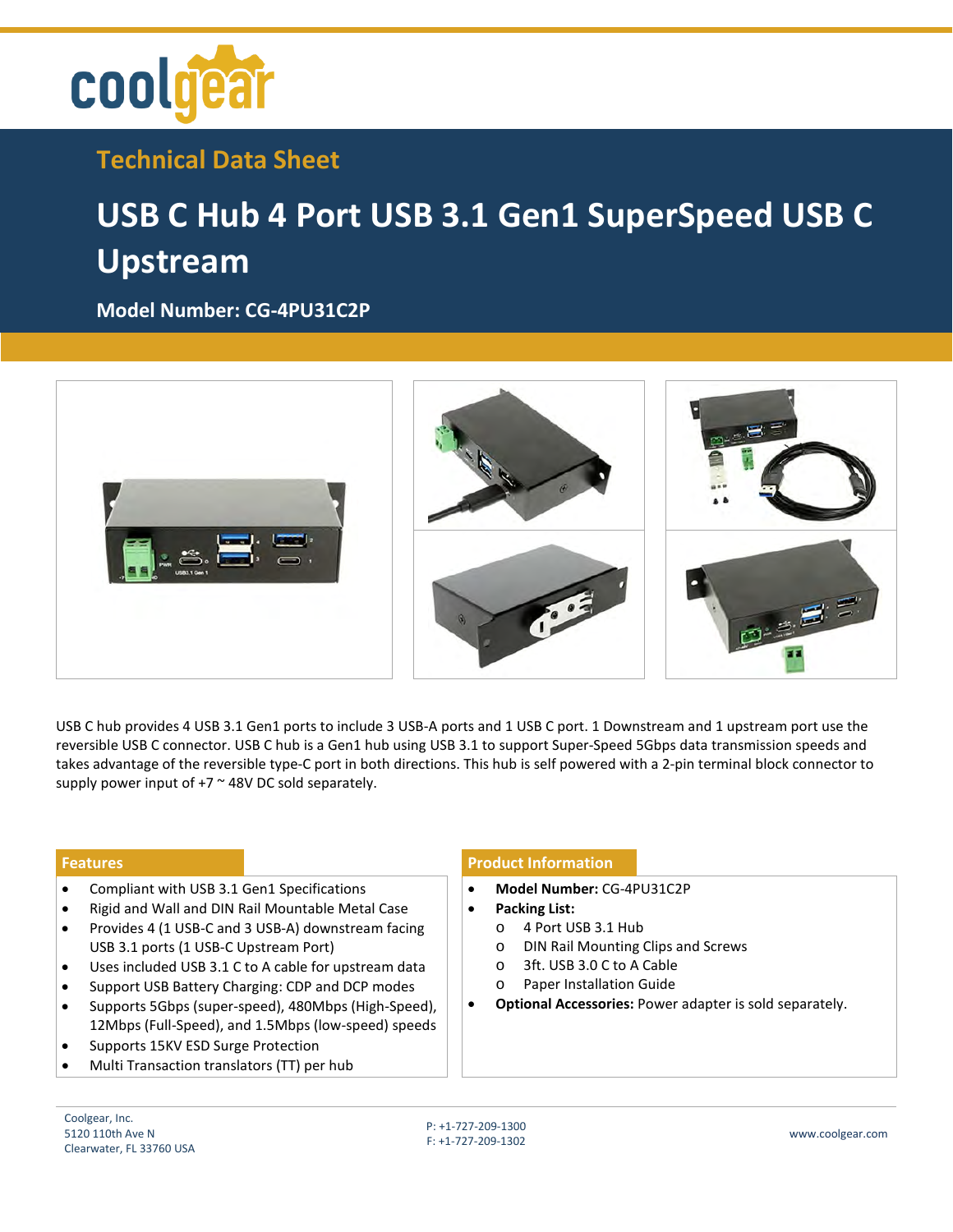

| <b>Specifications</b>         |                                                                                                |
|-------------------------------|------------------------------------------------------------------------------------------------|
| <b>OVERVIEW</b>               |                                                                                                |
| Product Type                  | USB 3.1 Hub (Backward compatible with USB 2.0/1.1)                                             |
| <b>Electrical Protections</b> | Supports 15KV ESD Surge Protection                                                             |
| Mountable                     | Wall and DIN Rail Mounting (DIN Rail Clips Included)                                           |
| Construction                  | Metal                                                                                          |
| Applications                  | Data Centers, Automotive peripheral installation, Machine Equipment, Kiosk, Office, and others |
| Certs / Compatibility         | RoHS, CE, FCC, WEEE                                                                            |
| <b>CONNECTIONS</b>            |                                                                                                |
| Type-A Downstream Ports       | 4 (3 USB-A ports and 1 USB-C port)                                                             |
| Type-C Upstream Ports         | $1$ (USB-C)                                                                                    |
| 7-48V Input Power             | 2-pin terminal block connector                                                                 |
| <b>AVAILABLE POWER MODES</b>  |                                                                                                |
| Mode 1                        | Bus                                                                                            |
| Mode 2                        | Self power source (+7~48VDC from 2-pin terminal connector)                                     |
| <b>ENVIRONMENTAL</b>          |                                                                                                |
| <b>Operating Temperature</b>  | 0 to 55°C (32 TO 131°F)                                                                        |
| <b>Operating Humidity</b>     | 5 to 95% RH                                                                                    |
| <b>Storage Temperature</b>    | -20°C to 85°C (-4 to 185°F)                                                                    |
| <b>DIMENSIONS</b>             |                                                                                                |
| Length                        | 4.50" (11.45 cm)                                                                               |
| Width                         | 2.26" (5.73 cm)                                                                                |
| Height                        | $1.03''$ (2.63 cm)                                                                             |
| <b>OS SUPPORT</b>             |                                                                                                |
| Windows                       | Windows 7, Windows 8, Windows 10                                                               |
| Other                         | Linux and Mac OS 10.X                                                                          |
| LED                           |                                                                                                |
| Power                         | 1(green)                                                                                       |
| Downstream Ports              | N/A                                                                                            |
| <b>WARRANTY</b>               |                                                                                                |
| <b>Warranty Period</b>        | 1 year from date of purchase                                                                   |
| <b>PRODUCT URL</b>            |                                                                                                |
| CG-4PU31C2P Product Page      | https://www.coolgear.com/product/usb-c-hub-4-port-usb-3-1-gen1-superspeed-usb-c-upstream       |